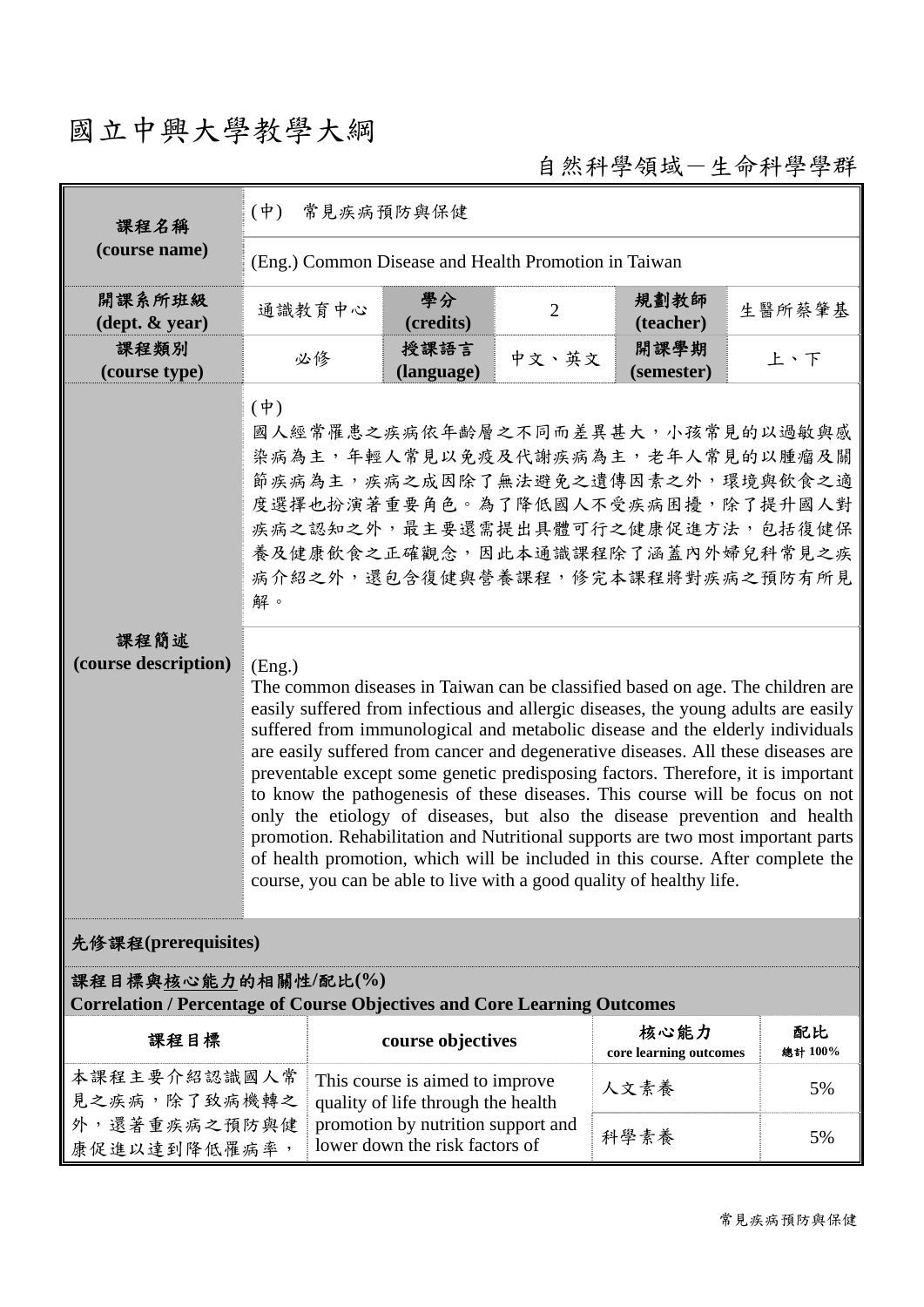| 提高生活品質為最終目標。 | disease development. All the<br>common diseases in Taiwan will be<br>introduced especially focus on<br>disease prevention and health<br>promotion. | 溝通能力 | 25% |
|--------------|----------------------------------------------------------------------------------------------------------------------------------------------------|------|-----|
|              |                                                                                                                                                    | 創新能力 | 25% |
|              |                                                                                                                                                    | 國際視野 | 20% |
|              |                                                                                                                                                    | 社會關懷 | 20% |

#### 課程目標之教學方法與評量方式

**Teaching Strategies and Assessment Methods for Course Objectives**

| 課程目標 | 教學方法 | 評量方式                              |
|------|------|-----------------------------------|
| 同上段  | 講授   | 期中(50%)及期末(50%)皆以筆試(簡<br>答題)方式評量。 |

#### 授課內容(單元名稱與內容、習作**/**考試進度、備註) **(course content and homework/tests schedule)**

The common diseases in Taiwan can be classified based on age. The children are easily suffered from infectious and allergic diseases, the young adults are easily suffered from immunological and metabolic disease and the elderly individuals are easily suffered from cancer and degenerative diseases. All these diseases are preventable except some genetic predisposing factors. Therefore, it is important to know the pathogenesis of these diseases. This course will be focus on not only the etiology of diseases, but also the disease prevention and health promotion. Rehabilitation and Nutritional supports are two most important parts of health promotion, which will be included in this course. After complete the course, you can be able to live with a good quality of healthy life.

| 日期(月/日) | 授課內容                | 授課教師 |
|---------|---------------------|------|
| 第一週     | 過敏疾病介紹與預防保健         | 蔡肇基  |
| 第二週     | 糖尿病及新陳代謝相關疾病介紹與預防保健 | 林時逸  |
| 第三週     | 風濕免疫疾病相關疾病介紹與預防保健   | 陳得源  |
| 第四週     | 呼吸道及胸腔相關疾病介紹與預防保健   | 許正園  |
| 第五週     | 心臟及血管相關疾病介紹與預防保健    | 李文領  |
| 第六週     | 血液腫瘤相關疾病介紹與預防保健     | 黄文豊  |
| 第七週     | 老年人常見之疾病介紹與保健       | 唐憶淨  |
| 第八週     | 成人氣喘合併慢性病的全方位照護     | 蔡肇基  |
| 第九週     | 期中考週                | 蔡肇基  |
| 第十週     | 兒童常見疾病介紹與預防保健       | 傅雲慶  |
| 第十一週    | 泌尿腫瘤學相關疾病介紹與預防保健    | 歐晏泉  |